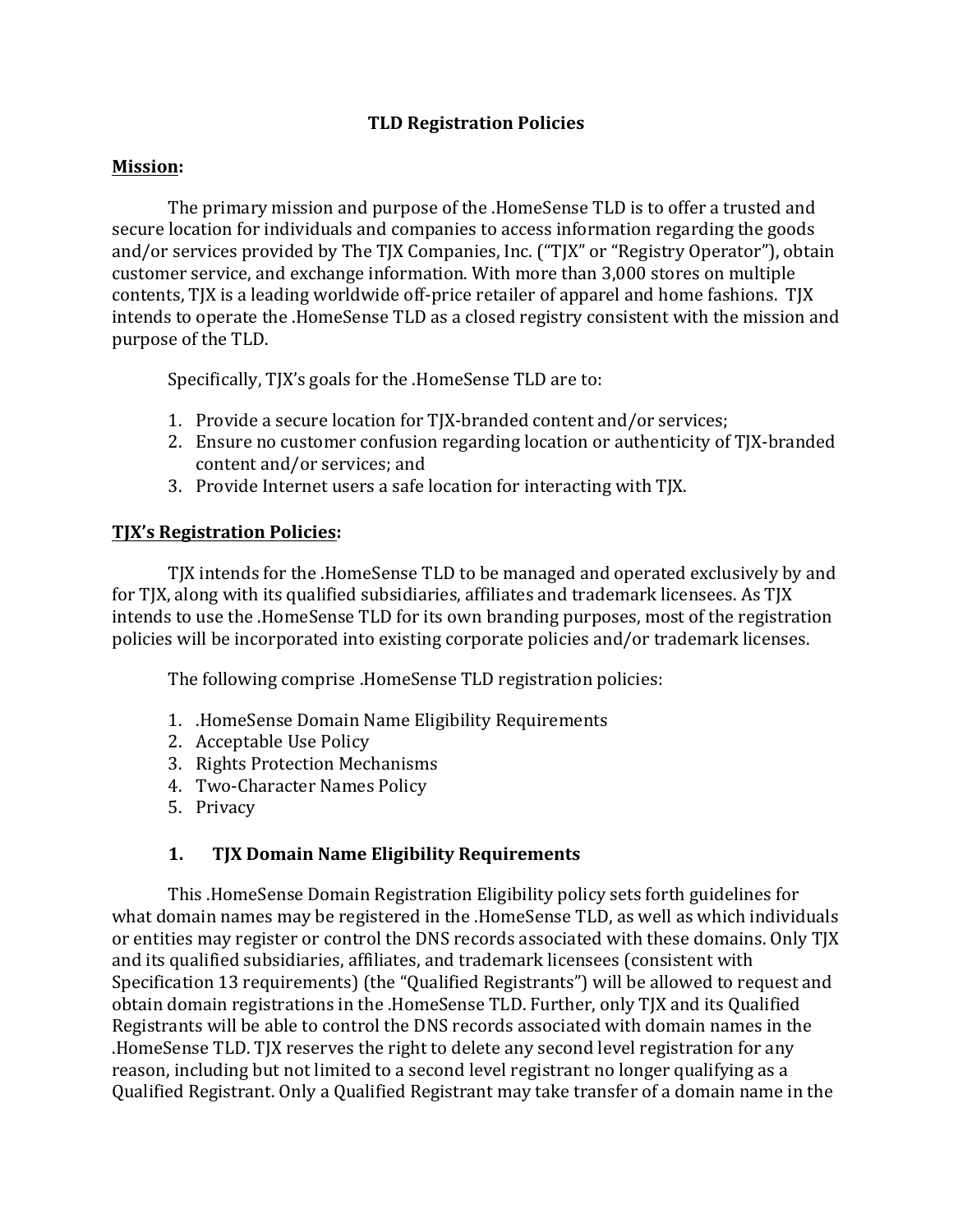.HomeSense TLD. Should a registrant of a domain name in the .HomeSense TLD cease to be a Qualified Registrant, Registry Operator (as defined herein) will revoke the domain name registration or will transfer the domain name to another Qualified Registrant that Registry Operator selects, at its sole discretion.

TJX reserves the right to modify its Domain Name Eligibility Requirements in its sole discretion, in accordance with ICANN regulation, and without prior notice, as well as the internal procedures established for requesting, approving, and registering names in the .HomeSense TLD. 

# **2.** Acceptable Use Policy

This Acceptable Use Policy sets forth the criteria and procedures by which TJX can lock, cancel, suspend, transfer or take ownership of a domain name in the .HomeSense TLD, either temporarily or permanently. The Acceptable Use policy may be invoked if a domain name in the .HomeSense TLD is being used in a manner that appears to threaten the stability, integrity or security of the .HomeSense TLD or in a fashion that may put the safety and security of a .HomeSense TLD registrant or user at risk or otherwise violates a TJX policy or procedure. The process also allows the Registry Operator to take preventive measures to avoid criminal or security threats.

The Acceptable Use Policy may be triggered through a variety of channels, including, among others, private complaint, public alert, government or law enforcement agency outreach, or on-going monitoring the Registry Operator or its partners. In all cases, Registry Operator or its designees will alert the sponsoring registrar(s) about any identified threats.

The following are some (but not all) activities that may trigger rapid domain takedown: 

- Phishing: the attempt by a third party to acquire personally identifiable information by masquerading as a TJX website.
- Pharming: the redirection of Internet users to websites other than those the user intends to visit, usually through unauthorized changes to the Hosts file on a victim's computer or DNS records in DNS servers.
- Dissemination of Malware: the intentional creation and distribution of "malicious" software designed to infiltrate a computer system without the owner's consent, including, without limitation, computer viruses, worms, key loggers, and Trojans.
- Fast Flux Hosting: a technique used to shelter Phishing, Pharming and Malware sites and networks from detection and to frustrate methods employed to defend against such practices, whereby the IP address associated with fraudulent websites are changed rapidly so as to make the true location of the sites difficult to find.
- Botnetting: the development and use of a command, agent, motor, service, or software which is implemented:  $(1)$  to remotely control the computer or computer system of an Internet user without their knowledge or consent, (2) to generate direct denial of service ("DDOS") attacks.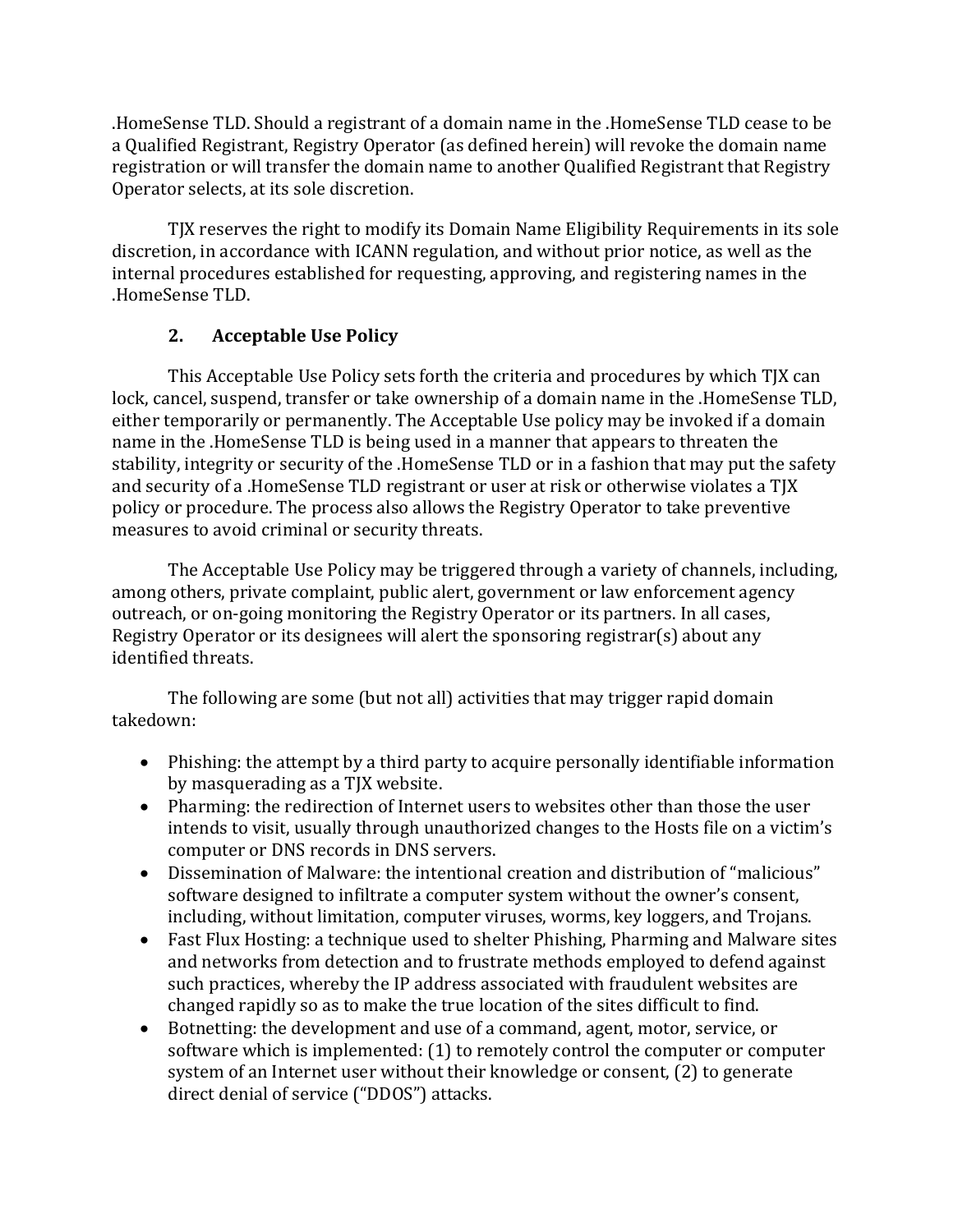- Malicious Hacking: the attempt to gain unauthorized access (or exceed the level of authorized access) to a computer, information system, user account or profile, database, or security system.
- Child Pornography: the storage, publication, display and/or dissemination of pornographic materials depicting individuals under the age of majority in the relevant jurisdiction.

Registry Operator reserves the right, in its sole discretion, to take any administrative and operational actions necessary, including, but not limited to, the use of computer forensics and information security technological services in order to implement the Acceptable Use Policy. In addition, Registry Operator reserves the right to deny, cancel, suspend, transfer, or otherwise alter any registration or transaction, or to place any domain  $name(s)$  on registry lock, hold or similar status, that it deems necessary, in its discretion  $(1)$ to protect the integrity and stability of the registry;  $(2)$  to comply with any applicable laws, government rules or requirements, requests of law enforcement, or any dispute resolution process; (3) to avoid any liability, civil or criminal, on the part of Registry Operator as well as its affiliates, subsidiaries, officers, directors, and employees; (4) to enforce the terms of the registration agreement or  $(5)$  to correct mistakes made by Registry Operator or any Registrar in connection with a domain name registration. TJX also reserves the right to place upon registry lock, hold or similar status a domain name during resolution of a dispute or court proceeding or to enforce the .HomeSense TLD Domain Name Eligibility Requirements.

Registry Operator reserves the right to modify this Acceptable Use Policy without prior notice and in its sole discretion as allowed by ICANN policy and regulation.

### **3. Rights Protection Mechanisms**

TJX is committed to following all mandatory ICANN rights protection mechanisms aimed at protecting third party intellectual property rights within the .HomeSense TLD. TJX plans to operate and maintain the .HomeSense space as an extension of its current branding activities and to limit the registration and control of DNS records associated with .HomeSense domain names to TJX and its Qualified Registrants; therefore, it is highly unlikely that names under .HomeSense would infringe upon the intellectual property rights of third parties.

Nevertheless, TJX plans to implement all Rights Protection Mechanisms ("RPMs") as required by ICANN, including:

- Implementation of the Trademark Claims Process
- Implementation of the Uniform Dispute Resolution Policy ("UDRP")
- Implementation of the Uniform Rapid Suspension ("URS") mechanism

### **4. Two-Character Names Policy**

Pursuant to the polices outlined above, Registry Operator and its Qualified